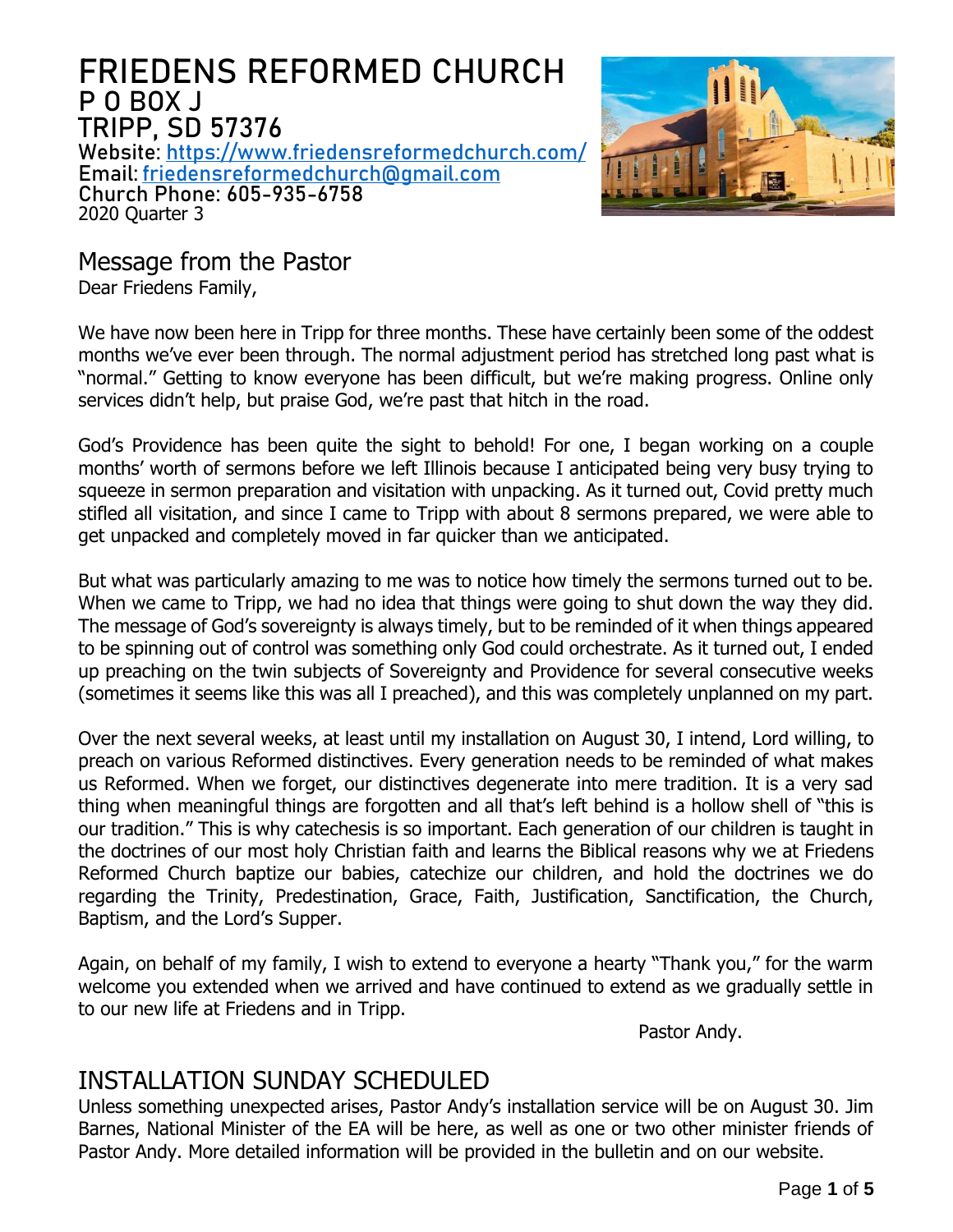# REGULAR WORSHIP SCHEDULE RESUMES

After the Palm Sunday service (4/5/2020), the Consistory decided that it was in our best interest to hold services via livestream for several weeks to monitor the progression of the Covid-19 pandemic. The Tenebrae Service (4/9/2020) was the first service to be done solely via livestream. The service was available on both the church website and on YouTube. The May 10 service was the last livestream only service. We resumed our regular in-house Lord's Day worship on May 17<sup>th</sup>, 2020. However the services have continued and will continue to be available for livestreaming, <https://www.friedensreformedchurch.com/events>. This will continue for the foreseeable future.

For those without the ability to view the services live, DVD's and CD's of the services are available. Please let Pastor Andy or any member of the Consistory know if you need DVD's or CD's and we will be sure to get them to you.

All the sermons since the arrival of Pastor Andy and his family are up on the media player of the church website, <https://www.friedensreformedchurch.com/sermons>. Older sermons will be added gradually. The process is slow and the backlog is long.

\*\*\*\*\*\*\*\*\*\*\*\*\*\*\*\*\*\*\*\*\*\*\*\*\*\*\*\*\*\*\*\*\*\*\*\*

# REMEMBER IN YOUR PRAYERS



- Gary Stoebner
- Warren Brown • Nursing Home Residents
- Shut-ins

(list on page 4)

If you or a loved one would like to be included on the prayer list, please contact Pastor Andy.

Quinn Marie, daughter of Tim and Jane Mehlhaff, was born sleeping in the arms of Jesus on March 17.

Gideon Schultz went to be with the Lord on April 12, 2020. His funeral was held on Friday, April 15, 2020 at Goglin Funeral Home in Tripp.



#### CONGRATULATIONS GRADUATES High School graduates Dalton Fischer and Montana Stirling were recognized during the May 24<sup>th</sup> service.

Dalton plans to attend Mitchell Technical Institute, Mitchell, for diesel ag.

Montana will be attending SDSU, Brookings, in the fall then plans to transfer to Ridgewater College in Willmer, MN, for veterinary technology.

Along with our high school graduates, Friedens also had members graduate from technical schools this past May.

Brianna Stoebner and Jason Schnabel graduated from Lake Area Tech, Watertown. Brianna holds a degree in Dental Assisting. Jason graduated with a degree in Diesel Technology.

Cody Fischer graduated from Southeast Tech, Sioux Falls, with a degree in Law Enforcement Science.

CONGRATULATIONS AND BEST OF LUCK TO ALL THE GRADUATES!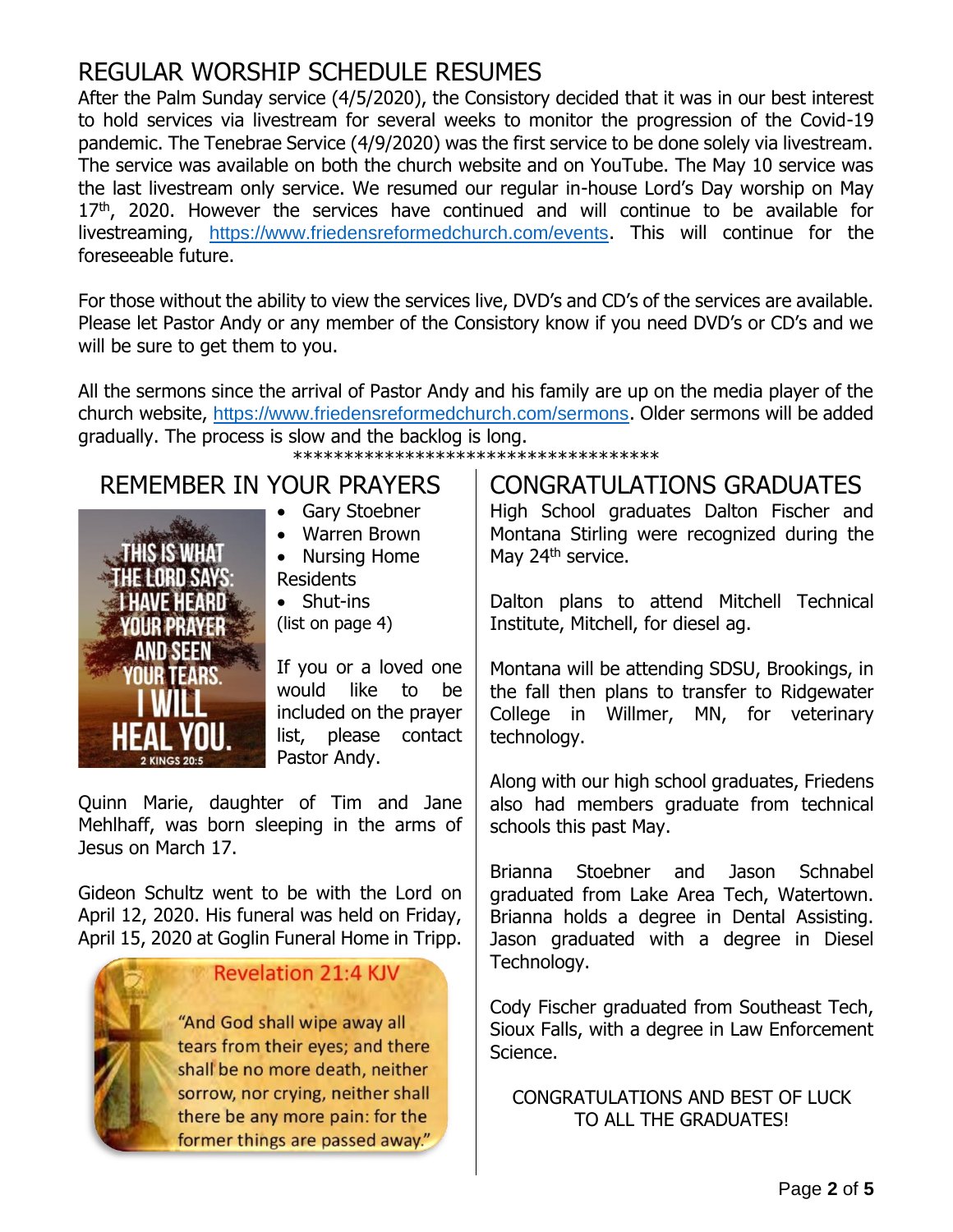

Caleb Finck and Toni Hanson were united in marriage on June 6, 2020.

> MAY GOD BLESS YOU AND YOUR UNION.

# UPDATE ON CHURCH SIGNS

Two signs have been completed. However, since powder coating costs have gone up, we are still a bit short for the two remaining signs.



If you would like to contribute to this project, please specify that on your donation.

#### \*\*\*\*\*\*\*\*\*\*\*\*\*\*\*\*\*\*\*\*\*\*\*\*\*\*\*\*\*\*\*\*\*\*\*\*

## CONFIRMATION SUNDAY HELD

On June 14th, five young adults affirmed their Christian belief and were admitted as members of our church. Friedens confirmands were Daniel Huether, Morgan Gemar, Megan Reiner, Jaden VanPelt, and Mason Reiner. Our Friedens confirmands were joined by the Salem Reformed confirmands Hunter Masterson and Kailie Derby. Pastor Mike Hecht from Salem Reformed officiated for the Rites of Confirmation.



Friedens Reformed Church would like to say a special thank you to Pastor Mike Hecht and Salem Reformed Church for helping with confirmation.

Thank yau so much for letting God use yaur life for His glory.

## OFFERING SCHEDULE

July 5 General Fund July 12 General Fund July 19 Benevolent Fund July 26 General Fund

August 2 General Fund August 9 Building Fund August 16 General Fund August 23 Benevolent Fund August 30 General Fund

\*\*\*\*\*\*\*\*\*\*\*\*\*\*\*\*\*\*\*\*\*\*\*\*\*\*\*\*\*\*\*\*\*\*\*\*

September 6 General Fund September 13 Building Fund September 20 General Fund September 27 Benevolent Fund

If you are unable to attend weekly worship but wish to give to the church, the offering can be sent to Friedens Reformed Church, P O Box J, Tripp, SD, 57376.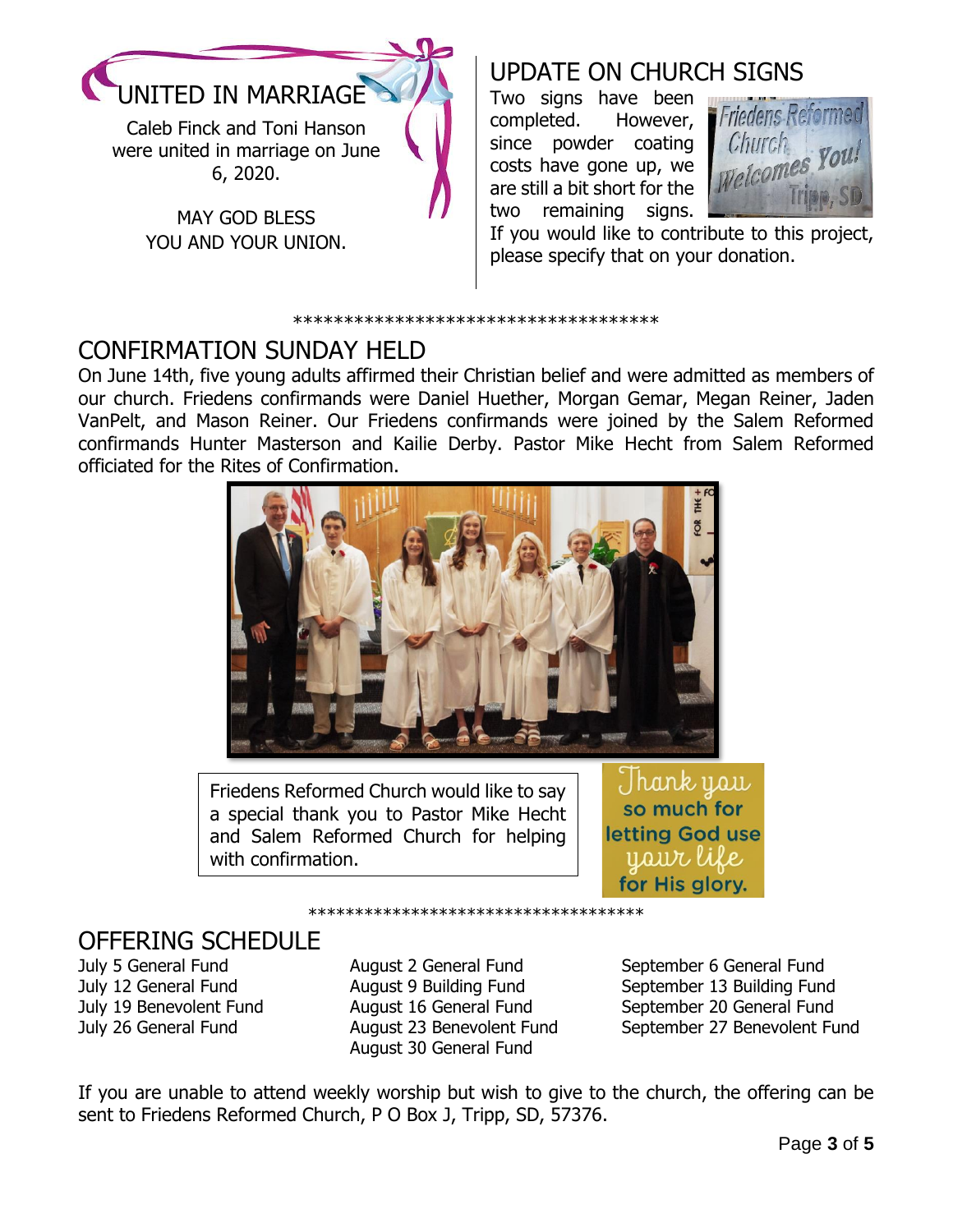## Women's Guild Update

With mission work being a large focus of the Women's Guild, in our April meeting, the Guild unanimously approved to contribute \$100 towards Morgan Gemar's July church campership at Swan Lake. We wish Morgan a wonderful Christian experience!

On Sunday, May 24, the Guild recognized our two Friedens Tripp-Delmont high school graduates during the church service. We wish to extend our congratulations and God's blessings to Dalton Fischer and Montana Stirling.

Confirmation Sunday was held at Friedens on June 14. The Guild recognized the confirmands which included Morgan Gemar, Daniel Huether, Mason Reiner, Megan Reiner and Jaden VanPelt of Friedens Reformed Church, as well as Kailie Derby and Hunter Masterson of Salem Reformed Church of Menno. We wish you God's guidance and blessings.

Church World Service Blanket Sunday was observed June 21. One blanket costs \$10 and is a vital resource for Americans in need. Thank you, Friedens, for your generosity.

The Guild's current mission project is the Samaritan's Purse Christmas Shoebox project. Operation Christmas Child is a worldwide outreach which ministers to children in war-torn and faminestricken countries and provides more than 100 million gift-filled shoeboxes to needy children in over 100 countries yearly. Shoeboxes and additional information are now available in the church narthex.

We thank you for your prayers, donations and contributions to our mission work here at Friedens! AND, ladies, we welcome you to visit our next month's meeting, July 8 @ 7:30 PM. We'd love to have you!

Friedens' Nursing Home/Assisted Living Residents (With Addresses and Birthdays)

- 1. Ruby Batterman David M. Dorsett Health Care-Memory Care Center, 1020 N. 10th St., Spearfish, Birthday: March 13
- 2. Maydean Dewald Borman Manor Nursing Home, 501 N. 4th St., Parkston, SD 57366 Birthday: Feb. 13
- 3. Betty L. Meyer Trail Ridge Assisted Living, 3408 Ralph Rogers Rd #122, Sioux Falls, SD 57108 Birthday: Aug. 4
- 4. Bob Pietz Sister James Health Care Facility, 2111 W 11th, Chalkstone; Yankton, SD 57078 Birthday: June 24
- 5. Elva Brosz Borman Manor Assisted Living, 400 W Fir St; Parkston, SD 57366 Birthday: Feb. 22
- 6. Violet Ehresmann Bormann Manor Assisted Living, 400 W Fir St; Parkston, SD 57366 Birthday: March 11

#### Friedens' Shut-ins

- 1. Meta Herr–P.O. Box 131, Tripp, SD 57376
- 2. Janelle Meisenhoelder–101 S. Carpenter St., Tripp, SD 57376
- 3. Maynard and Adeline Dewald–P.O. Box 152, Tripp, SD 57376
- 4. Leroy Pietz-41115 284<sup>th</sup> Street, Tripp, SD 57376